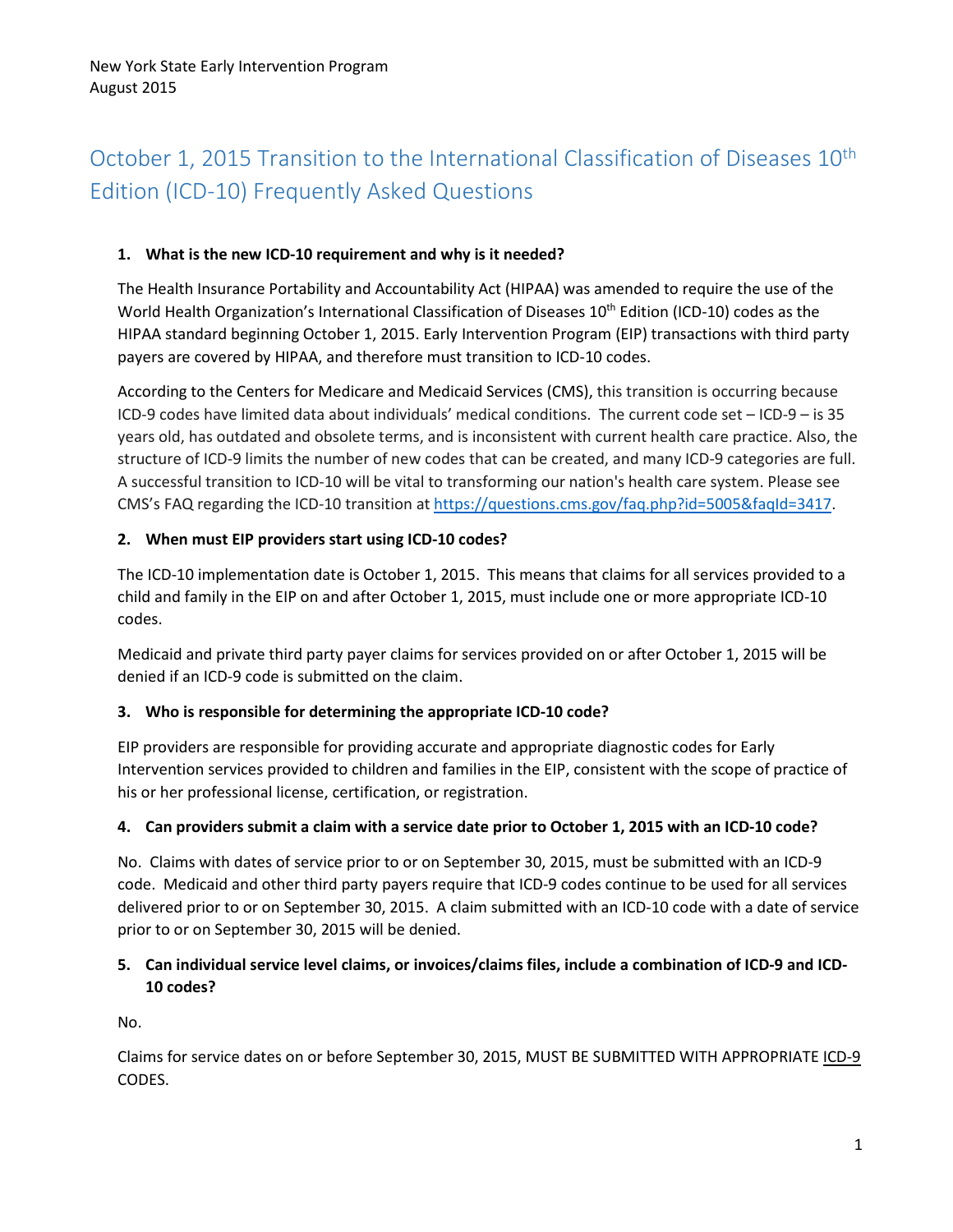#### New York State Early Intervention Program August 2015

Claims for service dates on or after October 1, 2015, MUST BE SUBMITTED WITH APPROPRIATE ICD-10 CODES.

Claims that contain a combination of both ICD-9 and ICD-10 coding WILL BE DENIED by the Medicaid Program and other third party payers.

## **6. Which providers must comply with the ICD-10 code set upgrade?**

All HIPAA-covered entities, including EIP providers, must comply with the ICD-10 code set upgrade. All providers, payers, clearinghouses, third-party billers, and healthcare software vendors covered under HIPAA requirements must be in compliance with ICD-10—not just those who bill claims to Medicare and Medicaid.

In addition, under Public Health Law section 2559, providers of EI services are responsible for seeking reimbursement from third party payers (private/commercial insurers and the Medicaid Program) for services included in the child's and/or family's health care benefits. EIP Providers are also responsible for adhering to claiming standards established for the Medicaid Program and other insurers, in accordance with HIPAA standards and CMS requirements, and New York Medicaid will be adhering to the new federal compliance timeframe for ICD-10 implementation. Therefore, EIP providers will be responsible for using ICD-10 codes starting on October 1, 2015.

#### **7. Will ICD-10 codes replace Current Procedural Terminology (CPT) codes?**

ICD-10 codes will not replace CPT codes or Healthcare Common Procedure Coding System (HCPCS) codes. CPT and HCPCS codes will continue to be used to code services and procedures.

ICD-10 codes will only replace ICD-9 diagnostic codes.

## **8. How will EIP providers know what ICD-10 diagnostic codes to use for billing purposes?**

The appropriate ICD-10 diagnostic code may be obtained from certain EIP records when such code is available in the child's record, is applicable to the service being delivered, and when the use of such code is deemed appropriate by the provider. Examples of this are the child's health assessment or aspects of the child's multidisciplinary evaluation establishing the child's eligibility for the EIP. Prescriptions, written orders, written recommendations, or referrals for Early Intervention services are additional documents which may also contain the appropriate ICD-10 code.

In addition, rendering (treating) providers delivering the Early Intervention service may provide an appropriate ICD-10 diagnostic code for that service when acting within the scope of his or her professional license, certification, or registration. However, it is ultimately the responsibility of the EIP provider to determine the appropriate diagnostic code(s), which includes sources and documentation to support such diagnostic code determination for the services being delivered by the provider. It is important to note, if the appropriate ICD-10 code is obtained from the child's health assessment or aspects of the child's multidisciplinary evaluation establishing the child's eligibility for the EIP, a prescription, written order, written recommendation, or referral is still required for delivery of and reimbursement of services.

As is currently the case with ICD-9 diagnostic codes, if the EIP provider determines that there is no appropriate ICD-10 diagnostic code applicable to the service(s) being delivered in the child's record (e.g., child's health assessment or aspects of the child's multidisciplinary evaluation), prescriptions, written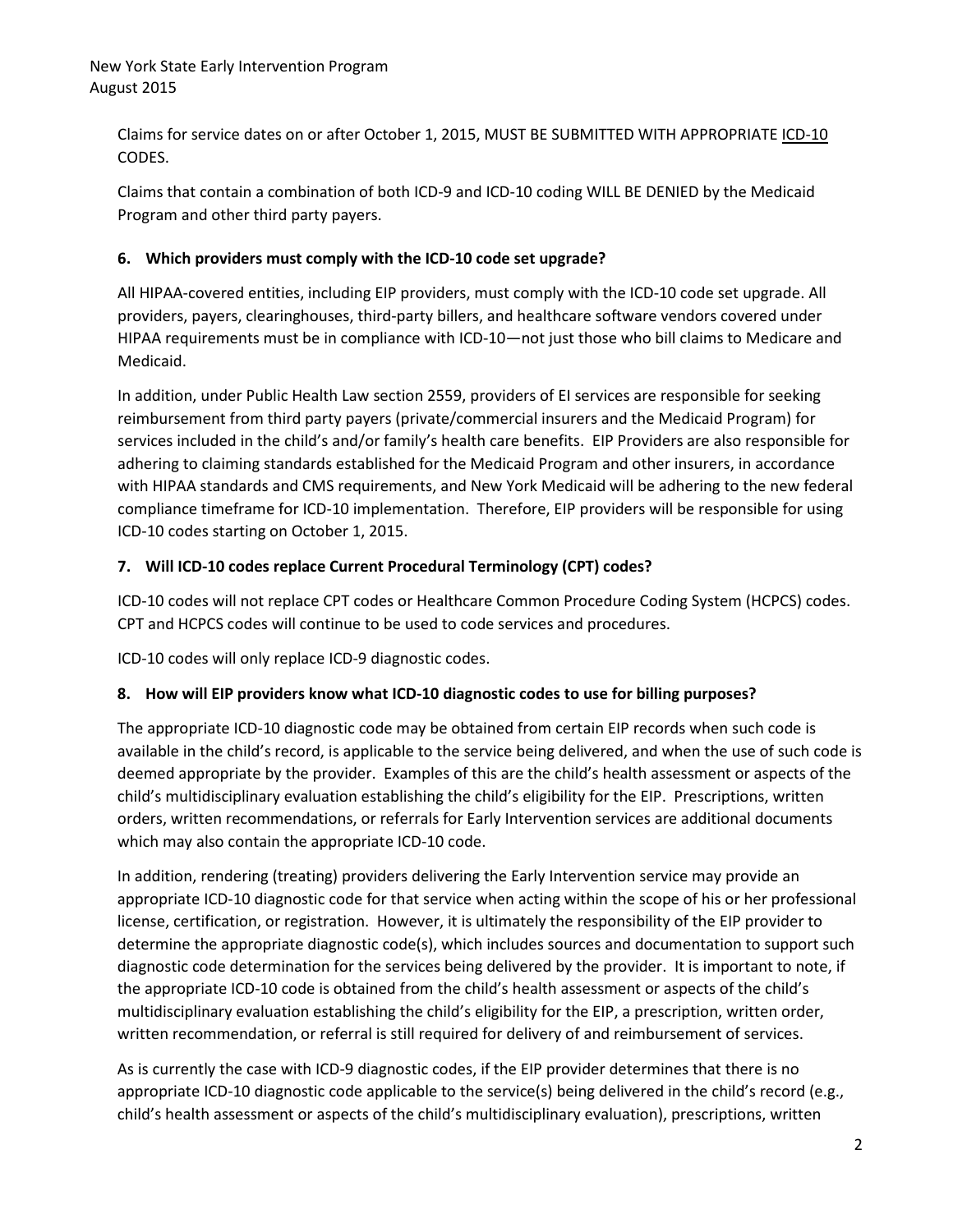orders, written recommendations, or referrals, the EIP provider is responsible for securing and providing accurate and appropriate diagnostic codes for Early Intervention services provided to children and families in the EIP, consistent with the scope of practice of his or her professional license, certification, or registration.

**9. Is it appropriate for an EIP billing or rendering provider to "translate" an ICD-9 code from a child's multidisciplinary evaluation or prescription, order, written recommendation, or referral for Early Intervention services?**

Translation from an ICD-9 code to an ICD-10 code may be appropriately done in a number of ways:

- The EIP provider may request the practitioner that originally conducted the evaluation or wrote the prescription, order, written recommendation, or referral containing the ICD-9 code to provide the ICD-10 code to be used on and after October 1, 2015
- The EIP provider may request the child's primary health care provider to "translate" the "reason/need" wording or the ICD-9 to an appropriate ICD-10 code
- Consulting coding books and resources
- Consulting coding professionals with adequate experience
- Contacting physicians or other health professionals

The State Fiscal Agent (SFA) and the Bureau of Early Intervention (BEI) are developing a New York State Early Intervention General Equivalence Mapping (GEM) tool for providers to use as a reference. The GEM tool will assist EIP providers when determining how certain ICD-9 codes map to ICD-10 codes. This tool can be used by EIP providers, in conjunction with the above strategies, and within the scope of practice of their professional licenses, certifications, and/or registrations, to translate ICD-9 codes to ICD-10 codes.

Again, it is ultimately the EIP provider that is responsible for determining the appropriate diagnostic code(s), including the source and documentation to support such diagnostic code determination for the services delivered by the provider.

# 10. **Will all Early Intervention billing and claiming systems be ready to send claims with ICD-10 codes to Medicaid and third party payers?**

Yes. The SFA is actively working with Medicaid, Emdeon (the clearing house used for EIP claims), and other third party payers as needed to prepare for the transition to the ICD-10 code set. The SFA is also enhancing the EI Billing portal to support KIDS file uploads and claim submission with ICD-10 codes to Medicaid and third party payers for dates of service of October 1, 2015 and thereafter. Training on the system updates will be available prior to October 1, 2015.

Furthermore, the NYEIS application is being updated for the ICD-10 transition so that providers have the ability to select the ICD-10 codes for claims submitted with dates of service on and after October 1, 2015.

## **11. How will the ICD-10 transition affect the way providers obtain prior authorization for Early Intervention services?**

Providers will continue to seek prior authorization using procedures consistent with the insurer's requirements. As of October 1, 2015, providers should include ICD-10 codes in prior authorization requests if the payer requires such codes as part of the prior authorization process.